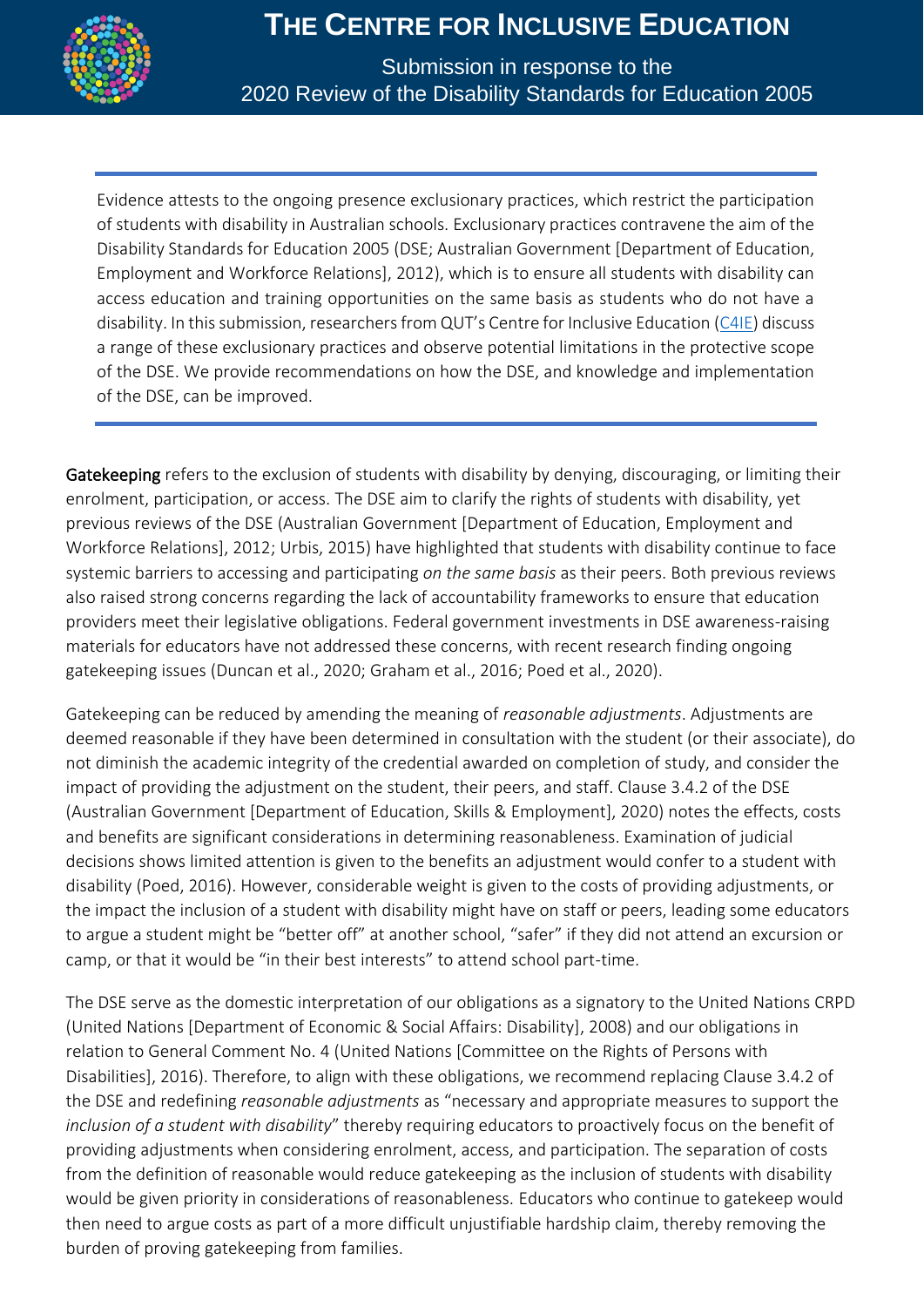

#### Submission in response to the 2020 Review of the Disability Standards for Education 2005

Segregation through homeschooling and other forms of alternative education provision may include special schools, distance education, flexi-schools and programs, and home schooling. Macro exclusion occurs when parents and/or caregivers are placed in a position where they feel they must seek out alternate education placements for their child or young person with a disability, because "mainstream" schools have failed their child/ren (Graham, 2020). Such failure is often due to the presence of unaddressed attitudinal, curricular, instructional, academic and assessment barriers, which exclude students from participating on the same basis as their peers who do not have a disability, and can mean students become disengaged from school. Unaddressed barriers can also result in students experiencing suspension or exclusion (Moffatt & Riddle, 2019).

Alternative education provisions prevent students with disability from enjoying the same opportunities and choices in their education as their peers. They can also limit the social, economic, and cultural choices available to students and their families in the short term, and lifelong success in the long term. It is estimated that over 70,000 students are accessing alternative education in Australia, and while there is no publicly available data disaggregating for disability, research points to an overrepresentation of students with disability, especially in relation to students with language and mental health disorders (Snow et al., 2019). Work with industry partners and research end-users identifies anecdotally that the numbers are increasing rapidly Australia wide. Home education is accessed by approximately 20,000 Australian students. Numbers continue to rise, with some of the largest growth being in families who identify as being forced to "choose" home education (English, 2019). A recent report highlighted that there are approximately 50,000 students unaccounted for across Australia with students with disability overrepresented among them (Watterston & O'Connell, 2019).

Exclusion from extra-curricular activities such as camps, excursions, extra-curricular activities, and school events/carnivals can occur due to lack of accessibility, limiting participation, or placing special conditions on participation. Often exclusion is based on a deficit perception of the student, leading to assumptions about their inability to participate. Evidence from CYDA (2019) shows that "40.5% of parents reported that their child had been excluded from events or activities at school in the last year" (p. 10), which is an increase of 2.5% from CYDA's 2017 survey.

School life encompasses more than classroom learning. Extra-curricular activities are associated with: better academic and social self-concept and self-worth (Blomfield & Barber, 2009); the development and practice of critical skills and behaviors such as self-determination, leadership skills, problem-solving; opportunities for building friendships (Vinoski et al., 2016); and lower chances of experiencing bullying victimization among children and adolescents with disability (Bills, 2020; Haegele et al.,2020). Carter et al. (2010) reported that for some students, participation in extracurricular activities was their "most memorable and enjoyable" (p. 275) experience of school. Opportunities for social inclusion and experiences in the community are particularly important for students with disability who are often socially isolated, with few friends and activities outside of school (Carter et al., 2010). Exclusion from extracurricular activities denies students with disability opportunities that are taken for granted for their peers without disability. If an activity is deemed worth doing for some students, it is worth doing for all.

The DSE clearly state that education providers must ensure that students with disability are able to fully participate in all aspects of the course or program that the student is enrolled in (clause 5.3) without discrimination and on equal terms with others. Yet, examples of exclusion from extra-curricular activities reported in research with parents in Australia include: (i) choosing inaccessible locations for camps/excursions/extra-curricular activities for students with physical or sensory impairment, (ii) not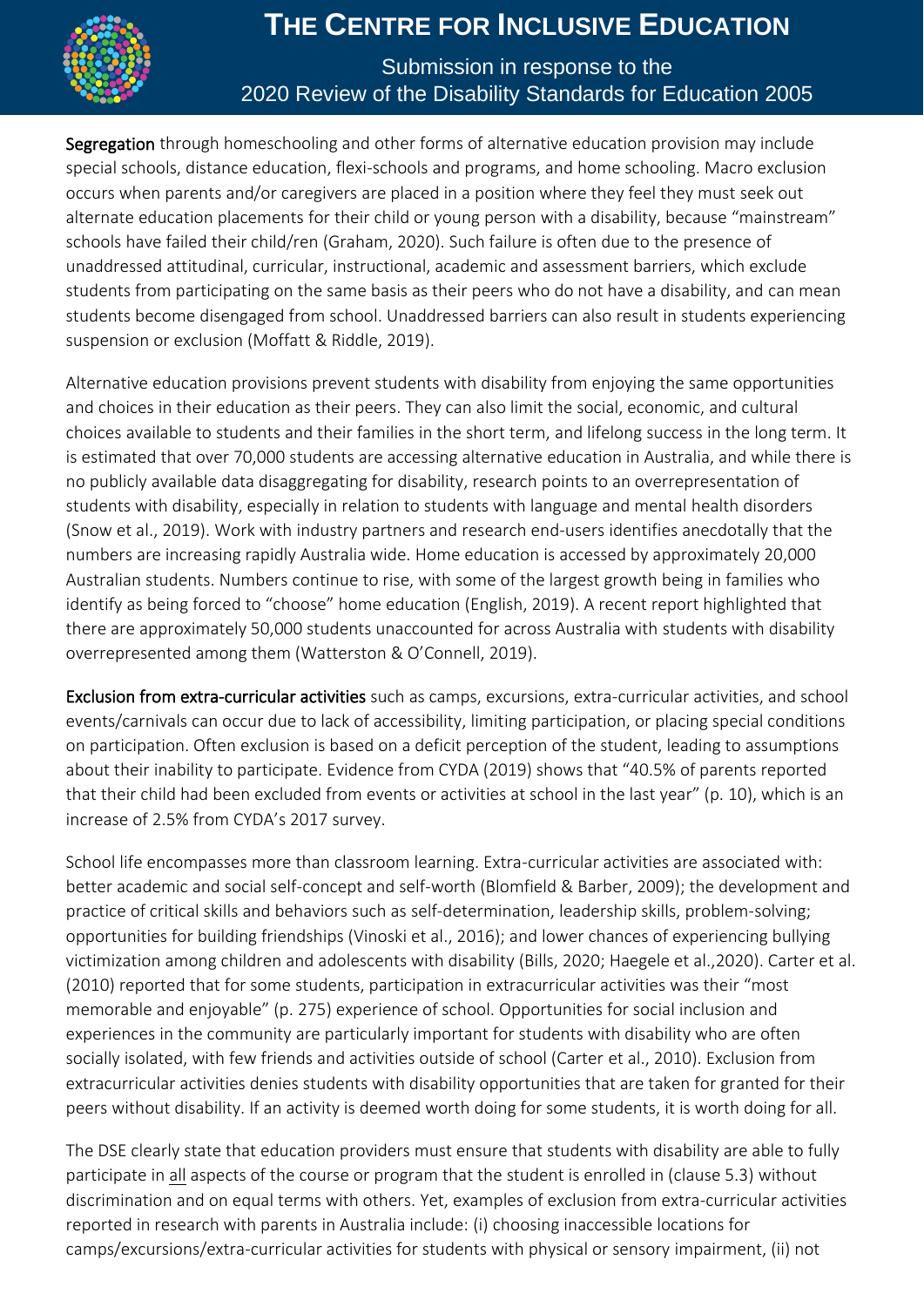

#### Submission in response to the 2020 Review of the Disability Standards for Education 2005

providing reasonable adjustments in extra-curricular activities, (iii) excluding or limiting a student's participation in an event/activity or requiring a parent to provide supervision, and (iv) preventing a child from participating out of concerns for the school's image ("My child was excluded from the drama group, the choir, sport, and a talent quest just in case he embarrassed the school – Parent" [CYDA, 2016, p. 6]). This can occur when educators make decisions on limited perceptions of a student's "capacity to be included" based on diagnosis and/or assumptions about inclusion being conditional on funding (Graham & Spandagou, 2011).

Failure to implement inclusive practices and reasonable adjustments. To ensure that students with disability can participate in education on the same basis as their peers without disability, students must be provided with high-quality accessible teaching and assessment practices, and receive reasonable adjustments. Failure to provide these practices can mean that students might be enrolled and be present in the classroom but are in fact *excluded* from full participation and is a breach of the DSE. Some authors have referred to this as "mainstreaming", which is not equivalent to inclusion (Graham, 2020). Accessible pedagogy, curriculum and assessment require that educators work to dismantle possible barriers during the planning phase. Barriers may exist in instructional practices (e.g., pace, complexity or cognitive load imposed by instruction), classroom activities and/or assessments (inaccessible task sheets are one example; Graham et al., 2018), as well as the school/classroom environment.

The Nationally Consistent Collection of Data on School Students with Disability (NCCD) makes a distinction between Quality Differentiated Teaching Practices (QDTP) and supplementary, substantial and extensive adjustments (Australian Government, 2020). QDTP describes a process of active monitoring and minor adjustments that are equivalent to the high-quality teaching and assessment practices all students require to participate at school (Swancutt et al., 2020). Higher-level adjustments are required for some students, where additional barriers to access and participation are not sufficiently minimised through QDTP. The presence of high-quality accessible teaching practices is especially important for students who experience multiple disadvantages (e.g., Indigenous students with disability; see Avery, 2018).

The DSE obligate education providers to consult the student, or their associate, about whether the adjustments that are designed and implemented are reasonable and appropriate for the student (clause 3.5). Importantly, the DSE foreground *student* consultation; consultation with associates (parents and/or caregiver/s) is subordinate. The central nature of student consultation aligns with international human rights conventions (United Nations, 1989; 2008) and positions students with disability as experts in their education experience. Consultation has also been shown to have practical benefits (Tancredi, 2020a). In practice, however, consultation with adults is often privileged, and student consultation is an afterthought or inaccessible when it does take place (Gillett-Swan et al., 2020). For consultation to be accessible, it must be regular and carefully prepared, using language that is easily comprehended by the student (Gillett-Swan et al., 2020).

Unfortunately, resources provided by the Australian government to support implementation of the obligation to consult reinforces consultation as an activity that takes place between adults or with secondary-school aged students only (Australian Government, 2014; 2016). A lack of consistency regarding the term "consultation" and how it applies to students versus associates, coupled with a lack of guidance about how to consult students sends inconsistent and inaccurate messages to education providers about what the obligation to consult *means*, and how this obligation can be *upheld*. Resources have been developed from Australian research to support education providers to design and enact accessible consultation processes (Tancredi, 2020a; Tancredi 2020b), and these have the potential to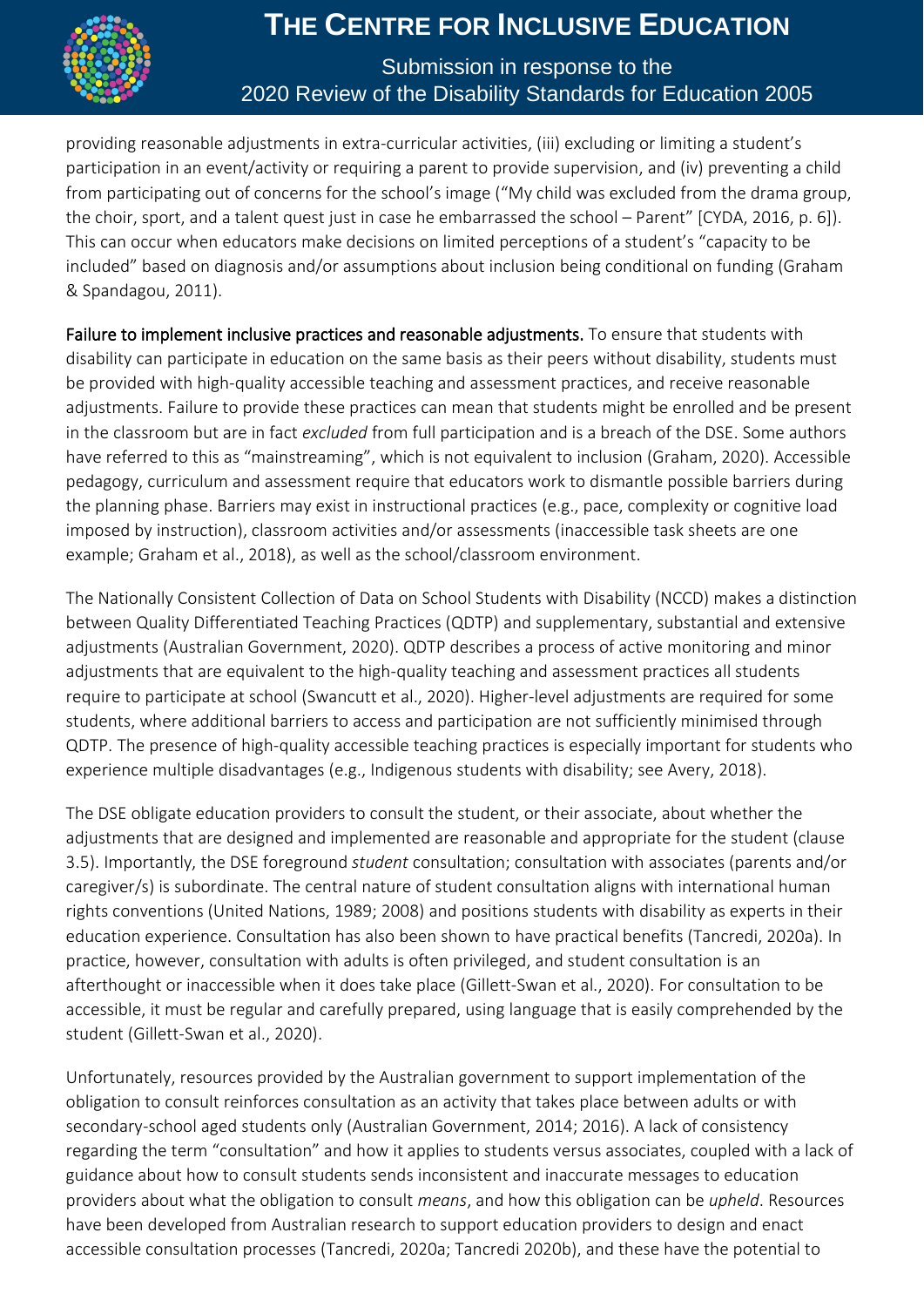

#### Submission in response to the 2020 Review of the Disability Standards for Education 2005

support education providers to better understand the obligation to consult and to enact this obligation consistently, precisely, and for all students.

However, there are no accountability measures in place to ensure (i) that students and their associate are consulted during the design and implementation of adjustments, (ii) whether the adjustment/s implemented meet the student's requirements, or (iii) whether adjustment/s have been implemented. With reform, the NCCD could provide a mechanism to address this problem, however, a lack of accountability measures currently means that students and their parent/carer/s are often left not knowing whether education providers are upholding their obligations under the DSE.

Ensuring compliance with the DSE. There is presently no data to confirm educators' degree of knowledge about their obligations under the DSE. However, QUT Master of Education (Inclusive Education) students and educators undertaking professional development through QUT often report that they did *not* know about their obligations under the DSE until embarking on their study with QUT. The lack of a mandated requirement for practising teachers to undertake training about the DSE means that access and participation in training (such as the training available on the NCCD website) is left to chance.

There have been very few successful disability discrimination in education cases brought before the federal courts since the DSE came into force in August 2005. One explanation might be that the DSE have been so successful in eliminating discrimination that litigation to enforce a right to reasonable adjustment is unnecessary. However, given findings from multiple inquiries, audits and reviews that have documented failures nationally over the last two decades (Graham, 2020), a more likely explanation is that deficiencies in the protective scope of the DSE prevent disadvantaged families from advancing legitimate claims.

While the DSE impose an obligation on schools to make reasonable adjustments for students with disability in enrolment, participation, curriculum design and assessment, there is no penalty for breach of the obligation by schools, nor is there any external monitoring of schools' compliance with the obligation (Dickson, 2014). At minimum, a reporting obligation could be imposed on schools whereby detail of reasonable adjustments made for individual students is recorded and reported to the Commonwealth Department of Education, Skills and Employment and made publicly available through the establishment of an independent statutory body, modelled on the Office of Special Education Programs [\(OSEP\)](https://www2.ed.gov/rschstat/landing.jhtml?src=pn) in the United States. Such an obligation would encourage schools to take care in the implementation of their obligations to students with disability and would usefully supplement the basic level of adjustment data collected for the NCCD. As schools should already be collecting and collating this information for use internally, a reporting system would not be unduly onerous and would enable independent monitoring of breaches and trends in the education of Australian students with disability.

Breach of the DSE triggers a right to take action under the DDA for either direct or indirect discrimination. Because Commonwealth anti-discrimination legislation is complaints-based legislation, it is up to the victim to take legal action to bring about the elimination of discrimination. This is a classic 'David and Goliath' situation, with an already disadvantaged individual pitted against the State or well-resourced independent school, or school system. Ironically, the DSE cases that have been litigated suggest that some schools or school systems are more willing to fund expensive legal defences than to fund support of the complainant child with disability. Of course, if the complainant loses, they must pay their own costs as well as the costs of the respondent – an added disincentive to sue. Furthermore, implications of courts' interpretation of the DDA and DSE since *Purvis v NSW* [2003] 217 CLR 92 make it more difficult for a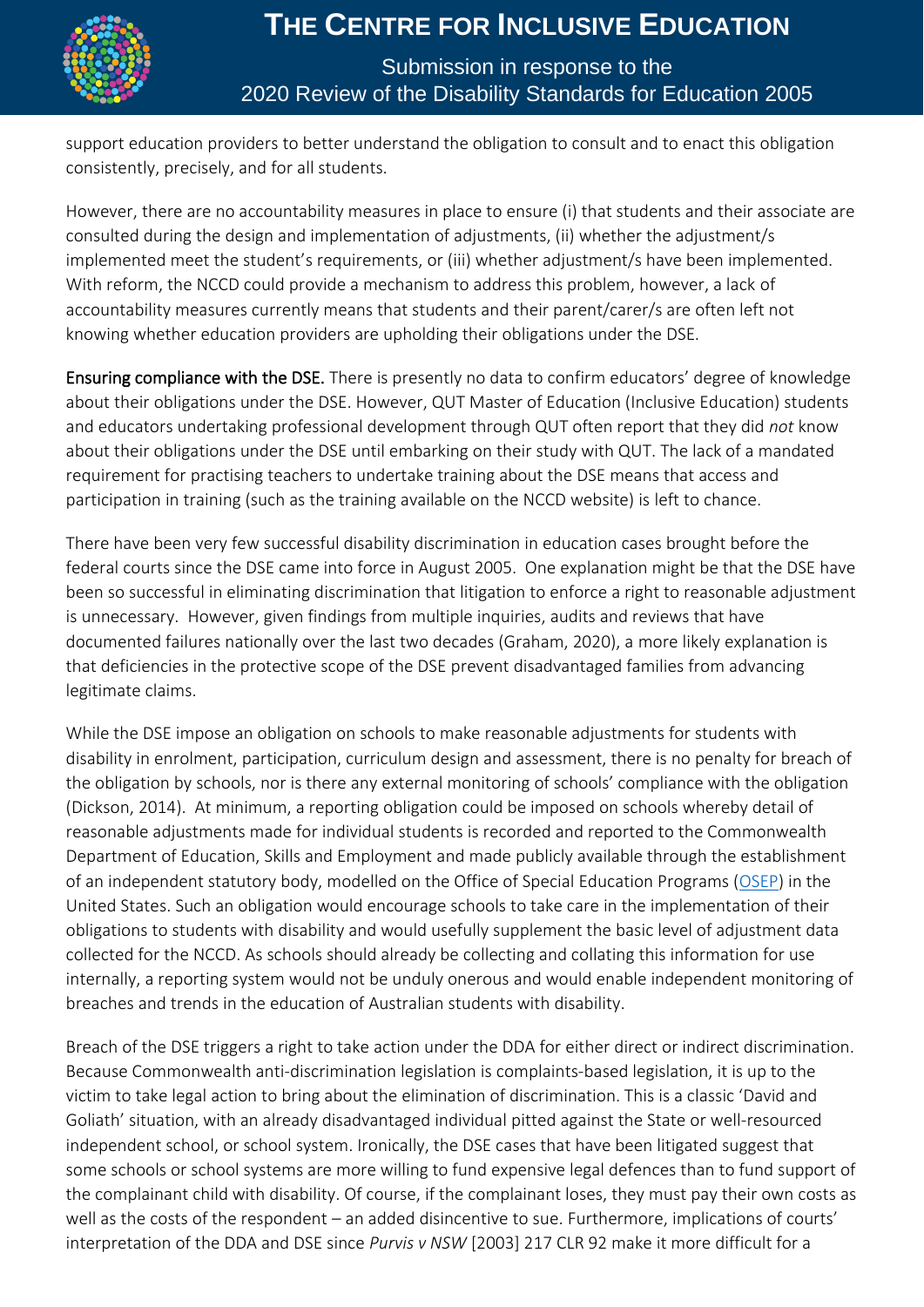

#### Submission in response to the 2020 Review of the Disability Standards for Education 2005

student with disability to bring a successful discrimination action than students with other protected attributes such as race or sex, and even when unlawful discrimination is proved, schools have recourse to a defence that it would cause 'unjustifiable hardship' to eliminate the discrimination (Dickson, 2014; 2018). Unjustifiable hardship can be raised, even by the State, as a result of the cost of eliminating discrimination.<sup>1</sup> This defence is not available in respect of any other protected attribute. A survey of relevant case law indicates that it is difficult for a student with disability to prove that they have been discriminated against because of disability. These barriers reinforce the importance of establishing a system that shifts the burden of proof from the student to education providers.

A reverse onus system, where there is a presumption of breach of the DSE and DDA which must be disproved by the respondent may assist in giving complainants confidence to sue, and would bring the system into greater alignment with the intent of the DSE and international human rights obligations by shifting the burden of ensuring education rights are respected from the student to education providers (Dickson, 2014). So too would the availability of proper government funding of disability agencies to support complainants to take legal action.

#### Recommendations

- 1. We recommend replacing Clause 3.4.2 of the DSE and redefining reasonable adjustments as "necessary and appropriate measures to support the inclusion of a student with disability".
- 2. We recommend a mandated requirement for teachers to undertake training about their obligations under the DSE (such as the training available on the NCCD website). This training should be completed at regular junctures (e.g. every three years) with annual refresher courses available. Training should also cover the obligation to enable students to participate in extracurricular activities.
- 3. We recommend a campaign to raise parents' awareness of and advocacy for their children's education entitlements and education providers' obligations.
- 4. We recommend that the resources provided by the Australian government to support implementation of the obligation to consult are updated so that they foreground the requirement to consult the student.
- 5. We recommend **accountability measures** be adopted to confirm that students and their associate (i) are consulted during the design and implementation of adjustments, (ii) indicate whether the adjustment/s implemented meet the student's requirements, and (iii) have the opportunity to confirm whether the adjustment/s have been implemented. This could be done through a reporting obligation, imposed on schools, whereby details of reasonable adjustments made for students is recorded for and reported to the Commonwealth Department of Education, Skills and Employment. This could be enacted through NCCD and would help to improve the NCCD.
- 6. We recommend implementation of a reverse onus system requiring education providers to disprove breach of the DDA and DSE, and availability of adequate government funding for disability agencies to support complainants (students and/or their associate/s) to take legal action to enforce compliance with the DSE.

<sup>1</sup> See the Federal Court case *Sievwright v State of Victoria* [2011] FCA 258.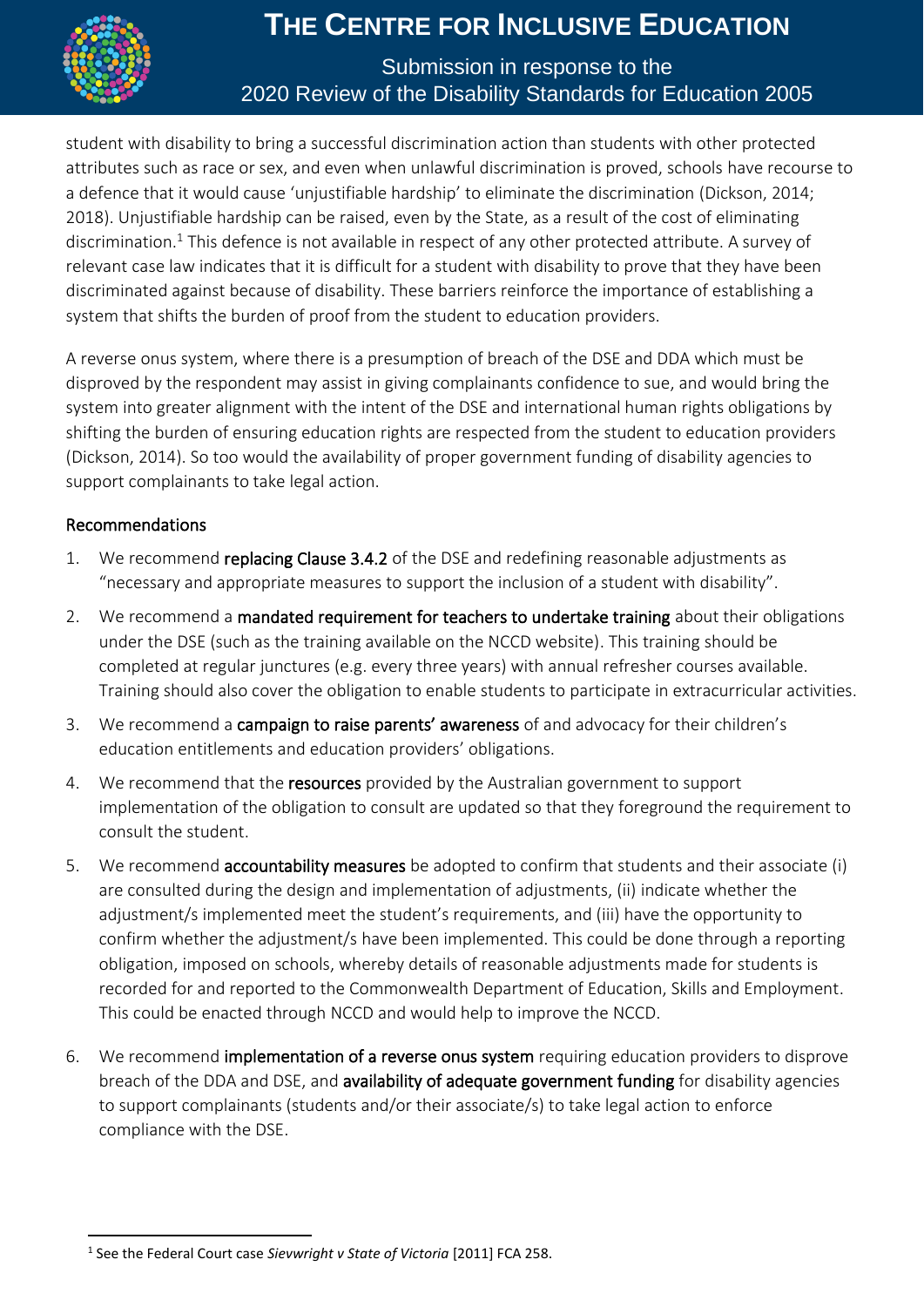

Submission in response to the 2020 Review of the Disability Standards for Education 2005

#### References

- Australian Government [Department of Education, Employment and Workforce Relations]. (2012). *Report of the Review of Disability Standards for Education 2005.* https://docs.education.gov.au/documents/2010-report-review-disabilitystandards-education-2005
- Australian Government [Department of Education, Skills and Employment]. (2014). *Fact Sheet 4: Effective Consultation.* https://docs.education.gov.au/system/files/doc/other/dse-fact-sheet-4-effective-consultation\_1.pdf
- Australian Government [Department of Education, Skills and Employment]. (2016). *Examples of Practice.* https://docs.education.gov.au/system/files/doc/other/exemplars\_2.pdf
- Australian Government [Department of Education, Skills & Employment]. (2020). Disability Standards for Education 2006 plus guidance notes. https://docs.education.gov.au/node/16354
- Australian Government. (2020). *Consultation.* https://www.nccd.edu.au/wider-supportmaterials/consultation#:~:text=Consultation%20may%20also%20involve%20an,at%20consultation%20about%20reasona ble%20adjustments.
- Avery, S. (2018). *Culture is inclusion: A narrative of Aboriginal and Torres Strait Islander people with disability*. First People's Disability Network Australia: Sydney.
- Bills, K. L. (2020). Helping children with disabilities combat negative socio-emotional outcomes caused by bullying through extracurricular activities. *Journal of Human Behavior in the Social Environment, 30(5*), 573-585, DOI: 10.1080/10911359.2020.1718052
- Blomfield C., & Barber B. (2009). Brief report: Performing on the stage, the field, or both? Australian adolescent extracurricular activity participation and self-concept. *Journal of Adolescence, 32, 733- 739.*https://doi.org/10.1016/j.adolescence.2009.01.003
- Carter, E., Sisco, L. G., Chung, Y.-C., & Stanton-Chapman, T. L. (2010). Peer interactions of students with intellectual disabilities and/or autism: A map of the intervention literature. *Research & Practice for Persons with Severe Disabilities,* 35, 63-79. https://doi.org/10.2511/rpsd.35.3-4.63
- Carter, E. W., Swedeen, B., Moss, C. K., & Pesko, M. J. (2010). "What are you doing after school?": Promoting extracurricular involvement for transition-age youth with disabilities. *Intervention in School and Clinic, 45*, 275-283. doi: 10.1177/1053451209359077
- Children and Young People with Disability Australia. (2019). *Time for change: The state of play for inclusion of students with disability: Results from the 2019 CYDA National Education Survey*. https://www.cyda.org.au/images/pdf/time\_for\_change\_2019\_education\_survey\_results.pdf
- Children and Young People with Disability Australia. (2016). *Productivity commission: Issues paper. National Education Evidence Base.* https://www.pc.gov.au/\_\_data/assets/pdf\_file/0013/200704/sub066-education-evidence.pdf
- Dickson, E. (2014). Disability Standards for Education (Cth): Sword or Shield for Australian Students with Disability?. *International Journal of Law and Education, 19(1),* 5-19. http://classic.austlii.edu.au/cgibin/sinodisp/au/journals/IntJlLawEdu/2014/1.html?query=
- Dickson, E. (2018). The inclusion and exclusion of students with disability related problem behaviour in mainstream Australian schools. In Dixon, R., Trimmer, K., & Findlay, Y. (Eds.). *The Palgrave Handbook of Education Law for Schools* (Palgrave Macmillan, Switzerland, 353-372).
- Duncan, J., Punch, R., Gauntlett, M., & Talbot-Stokes, R. (2020). Missing the mark or scoring a goal? Achieving nondiscrimination for students with disability in primary and secondary education in Australia: a scoping review. *Australian Journal of Education, 64*(1), 54-72. https://doi.org/10.1177%2F0004944119896816
- English, R. (2019). Homeschooling is on the rise. Who is doing it and why? The Conversation. Retrieved from https://theconversation.com/homeschooling-is-on-the-rise-in-australia-who-is-doing-it-and-why-110268
- Gillett-Swan, J., Tancredi, H. A., & Graham, L. J. (2020). Putting students at the centre. In L. J. Graham (Ed.). *Inclusive Education for the 21st Century* (pp. 266-295). Allen & Unwin.
- Graham, L. J. (2020). Inclusive education in the 21st century. In L. J. Graham (Ed.). *Inclusive education for the 21st century: Theory, policy and practice* (pp. 1-26). Allen & Unwin.